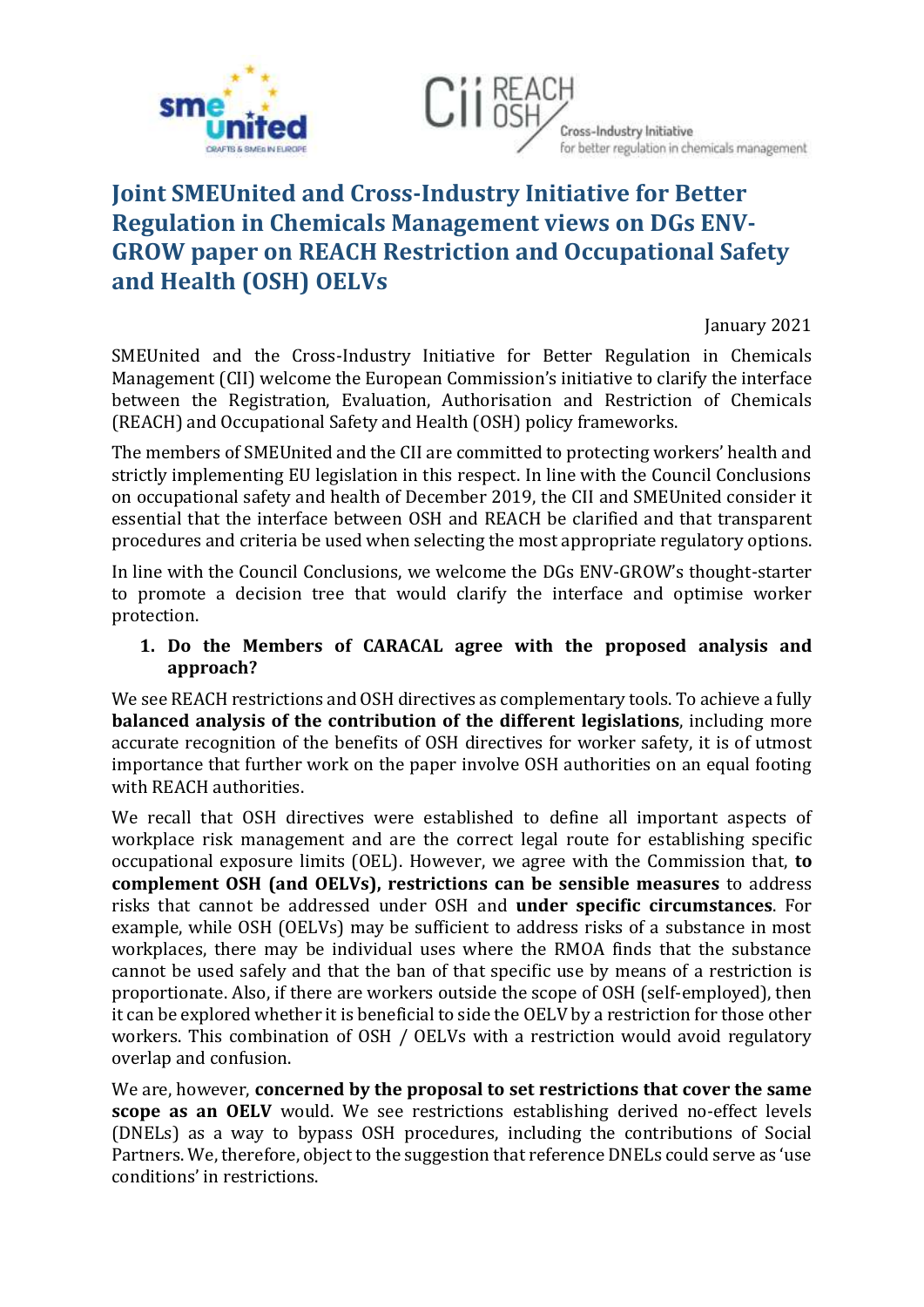

Indeed, the introduction of 'binding' DNELs as an alternative to OELs via REACH restrictions undermines existing legal systems and is clearly at odds with REACH Article 1(4). In its explanatory memorandum to the second revision of the CMD, the Commission acknowledged: '**REACH, on the other hand, is not intended to set occupational exposure limit values** […].'

**2. What criteria do the Members of CARACAL propose be used in evaluating which is the more appropriate risk management measure – EU OEL under OSH or restriction under REACH? Could this be further developed by the Restriction Task Force?**

The Caracal paper suggests that the existence or not of an OEL for substance should be a relevant factor in deciding on the regulatory route to take. Whether an OELV already exists for a certain substance is however rather a matter of coincidence. It should not play a role in determining which regulatory route is the right one. Instead, a decision to select the most efficient regulatory risk management option should be taken as a result of a systematic and standardised regulatory management option analysis (RMOA). If the risk is limited to a workplace within the scope of OSH, and the RMOA finds that the best way to manage that risk is to set an exposure limit value, then an OELV should be set, irrespective of whether this means that an existing OELV needs to be updated or whether a new one needs to be developed. Only when measures are needed that cannot be adopted under the specific legislation for OSH, then a REACH Restriction could be a means of implementing this measure.

As highlighted above, SMEUnited and the CII believe that an **RMOA** is the best instrument to enable authorities to clarify whether OSH or other risk management options need to be applied to address concerns in the workplace. We suggest that criteria be developed not only for making the appropriate choice between OSH/OELVs and Restrictions, but to also include criteria on when REACH Authorisation may or may not be the right risk management approach for the use of a substance.

When dealing with worker safety, **the risk assessment should involve not only REACH experts but also, on an equal footing, experts and Competent Authorities on Occupational Health and Safety** (both at the European Commission level and Member State (MS) levels). Hence, SMEunited and the CII consider neither CARACAL nor the Restriction Task Force to be the right platform for developing criteria.

## **3. Should there be a specific forum for discussing and assessing the most appropriate risk management measure that coordinates all the actors responsible for OSH and REACH legislation?**

SMEUnited and the CII contend that generic criteria should be developed, possibly as part of a guidance for RMOAs, to guide the choice of the risk management option. Given the topic of the interface between REACH and OSH, we consider a REACH Forum would not be appropriate to discuss those criteria. We propose instead that criteria for evaluating the best approach for worker protection are developed in the framework of a specific REACH-OSH multi-stakeholder forum. Those stakeholders should include both REACH and OSH experts, Competent Authorities and relevant institutions (DG EMPL, DG ENV, DG GROW, the tripartite Advisory Committee on Safety and Health at Work (ACSH) including specifically its Working Party on Chemicals). When it comes to the application of these criteria, in line with the suggestions of the Commission in the Chemicals Strategy for Sustainability, the responsible authorities should engage with each other.